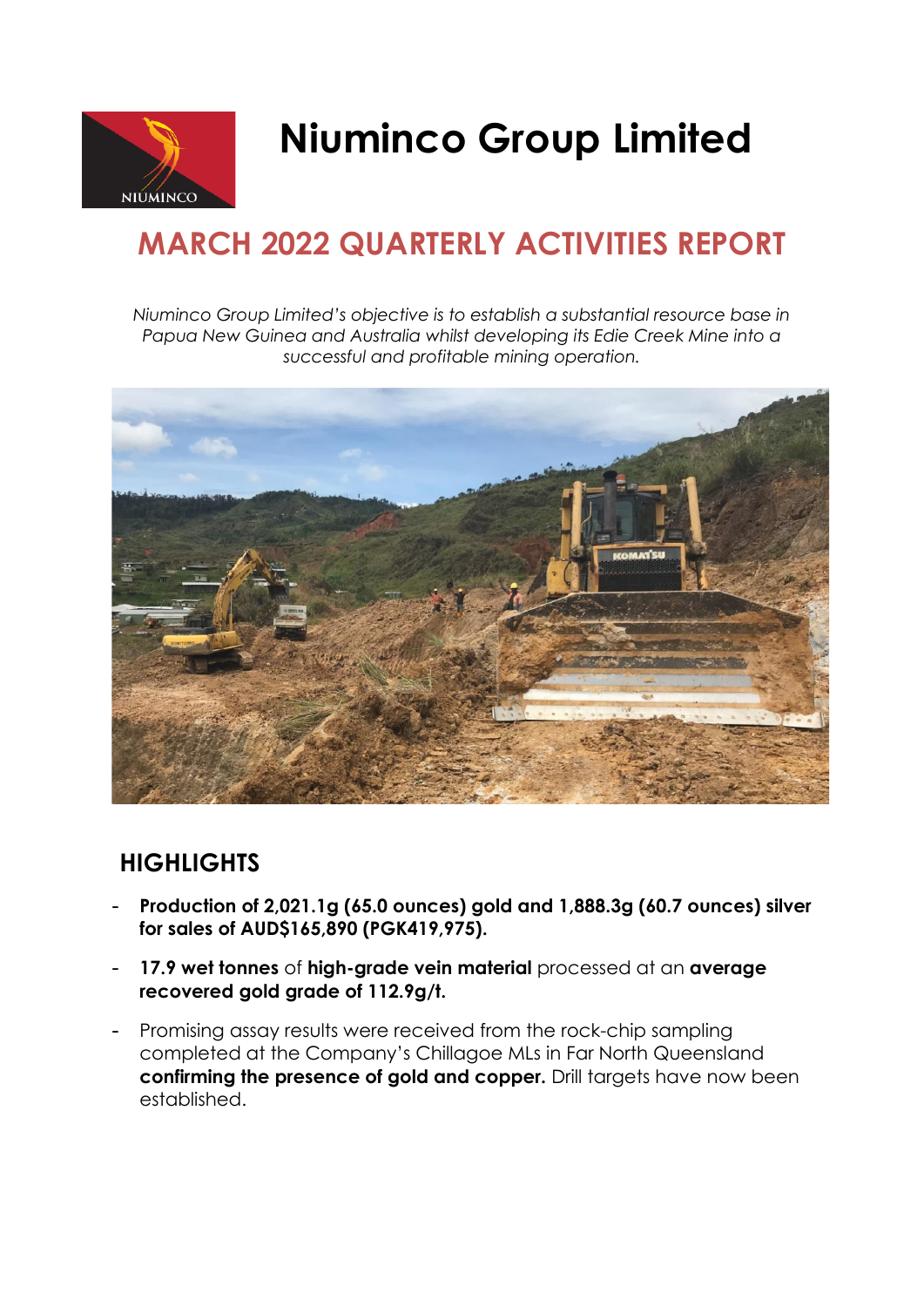## **EDIE CREEK MINE**

#### **Mining and Production**

During the March Quarter the Company continued its focus on selective development and mining of high-grade veins in the Ingopae vein area.

This selective mining and processing resulted in 17.9 tonnes of wet material being processed at an average recovered gold grade of 112.9g/t, producing 2,021.1grams (65.0 ounces) of gold and 1,888.3grams (60.7ounces) of silver.

This resulted in sales of AUD\$165,890 (PGK419,975) during the quarter. Significant amounts of waste material were removed to expose the high-grade vein material in the Ingopae vein area.

Further refurbishment of, and repairs on, the Company's mining fleet was undertaken during the quarter. This is part of an ongoing program to repair and upgrade the existing mobile mining fleet.

#### **Edie Creek Exploration**

Drill-plan preparation work for the Enterprise diatreme and the Karuka-Enterprise vein systems/stock-work areas was again put on hold for the quarter.

This drilling program, with a 12-month budget of \$100,000 - \$150,000, aims to achieve two objectives:

- 1. It will form part of the mine grade control program and assist in prioritising the mining of higher-grade vein material as feed for the processing circuit; and,
- 2. It will assist in advancing a JORC 2012 resource delineation program.

#### **Mining Lease ML 511 Renewal Application**

The Company has been advised that the Mineral Resources Authority forwarded its recommendation to the Minister for Mining in February 2022 for his ultimate determination and we are presently awaiting the Minister's decision.

#### **MAY RIVER EXPLORATION – EL 2527**

This tenement, EL 2527, holds the highly prospective Iku Hill anomalies and base camp area at Hotmin.

Despite the rescheduled Warden's Hearing being held successfully at Hotmin village on 8 June 2021, on 21 September 2021 the Company announced that it had been advised by the Mineral Resources Authority (MRA) that the Minister for Mining had not consented to the application for an extension of its PNG subsidiary's May River exploration licence EL 2527.

So as to preserve the licence and protect its interest, the Company lodged an Application for Leave to apply to the National Court of Papua New Guinea for a Judicial Review of the decision of the Minister and an order to quash the Minister's decision, and associated orders.

The Application for Leave was granted on 14 December 2021 by the presiding Judge, Kandakasi DCJ. The judge also granted a stay over the Minister's decision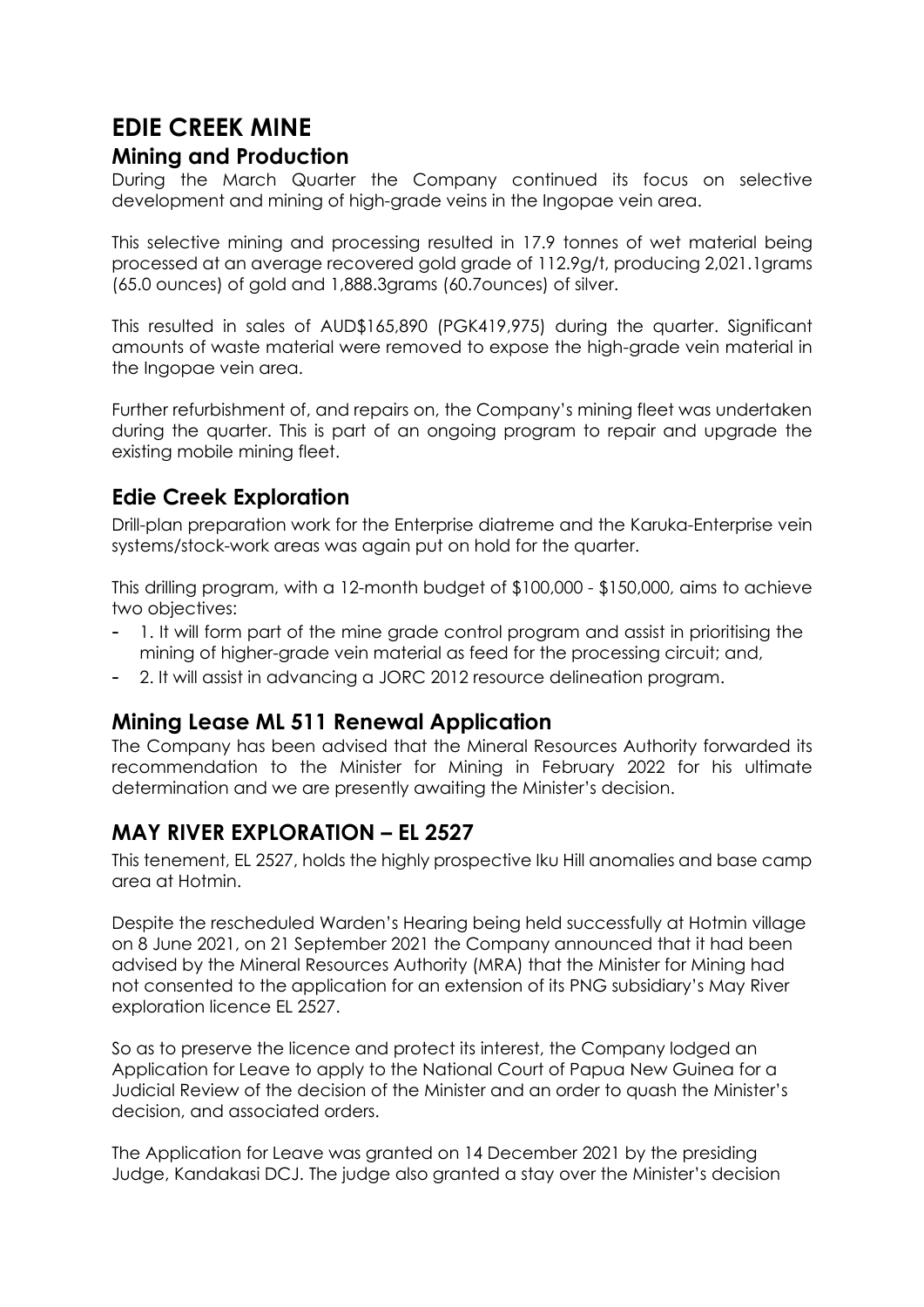and restrained any dealings with tenement EL 2527 until the substantive matter is determined. We are currently waiting for the matter to return to court for a direction's hearing and the Company will advise shareholders on progress.

In the interim the Company and Kianantu Resources Ltd have further extended the sale agreement until 31 May 2022.

#### **CHILLAGOE MINING LEASES 20513, 20515 and 20516**

During the December and March Quarters Mr. Nethery, along with another experienced geologist and field-hand continued further field work, rock-chip sampling, detailed mapping and data assessment of the Sonya Hills leases. Promising assay results have been received from the 24 rock-chip samples sent to ALS Laboratories, Townsville confirming the presence of gold and copper.

Previous traversing, remote sensing and GSQ airborne geophysical data has confirmed that Sonya Hills has similar geological and surface geochemical parameters as Harpers, immediately to the north (Figure 1), **and to the other substantial gold bearing systems in the district, Red Dome and Mungana.**



 Figure 1: AFM MLs 20513, 20515 & 20516 (black outline), Target areas approximate Boundaries (blue outline), Dextral fault (dark brown), most other MLs are for marble, 1km from Burke Development Road 10km from Chillagoe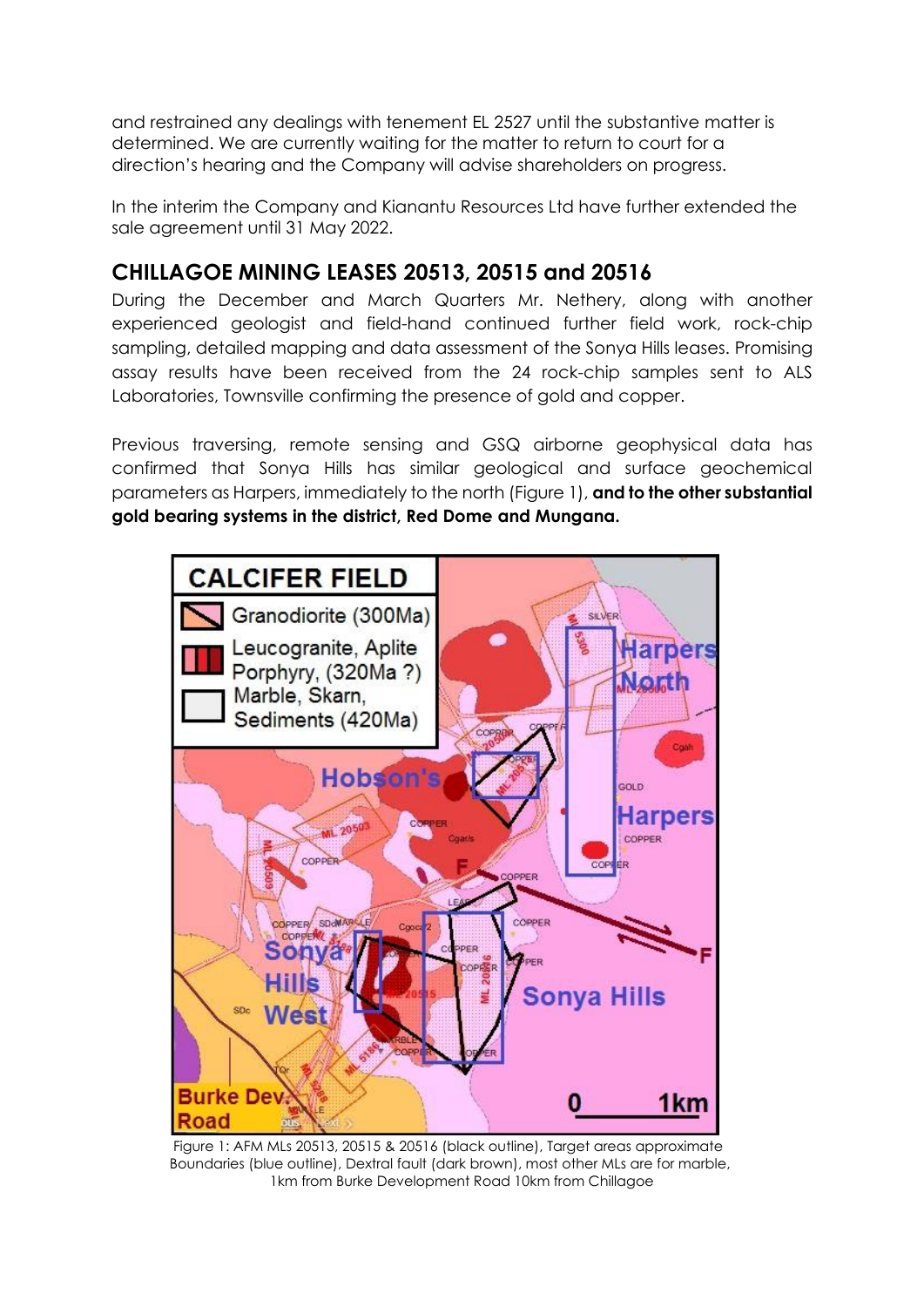### **CORPORATE**

On 21 September 2021 the Company announced that it had been advised by the Mineral Resources Authority (MRA) that the Minister for Mining had not consented to the application for an extension of its PNG subsidiary's May River exploration licence EL 2527.

The extension of this exploration licence is a pre-condition of the Share Purchase Agreement ("SPA") for the sale of the May River project to Kainantu Resources Ltd (KRL) for a consideration of AUD500,000 in cash and KRL shares. This pre-condition required satisfaction by no later than 31 October 2021 for the SPA to remain on foot, or such later date as KRL may agree at its discretion. KRL and Niuminco have agreed to further extend the SPA until 31 May 2022 and to work cooperatively together to bring a mutually beneficial and satisfactory conclusion to this transaction.

So as to preserve the licence and protect its interest, the Company lodged an Application for Leave to apply to the National Court of Papua New Guinea for a Judicial Review of the decision of the Minister and an order to quash the Minister's decision, and associated orders.

The Application for Leave was granted on 14 December 2021 by the presiding Judge, Kandakasi DCJ. The judge also granted a stay over the Minister's decision and restrained any dealings with tenement EL 2527 until the substantive matter is determined. The Company is waiting for the matter to return to court for a direction's hearing and the Company will advise shareholders on progress.



Authorised for release by Tracey Lake, Managing Director on behalf of the Board of Niuminco Group Limited.

29 April 2022

The information in this report that relates to exploration/mining and production results is based on Information reviewed by John Nethery (BSc Dip Ed.) who is a Fellow of the Australasian Institute of Mining and Metallurgy (Chartered Professional) and a Fellow of the Australian Institute of Geoscientists. Mr Nethery is an employee of Nedex Pty Ltd which is a shareholder in the Company and is a Director of the Company, and has sufficient experience relevant to the style of mineralisation and type of deposit under consideration and to the activity he is undertaking to qualify as a Competent Person as defined in the 2012 Edition of the "Australasian Code for Reporting of Exploration Results, Mineral Resources and Ore Reserves". Mr Nethery consents to the inclusion in the report of the matters based on this information in the form and context in which it appears.

Niuminco confirms that it is not aware of any new information or data that materially affects the information included in all PNGX announcements referenced in this release, and that all material assumptions and technical parameters underpinning the estimates in these announcements continue to apply and have not materially changed.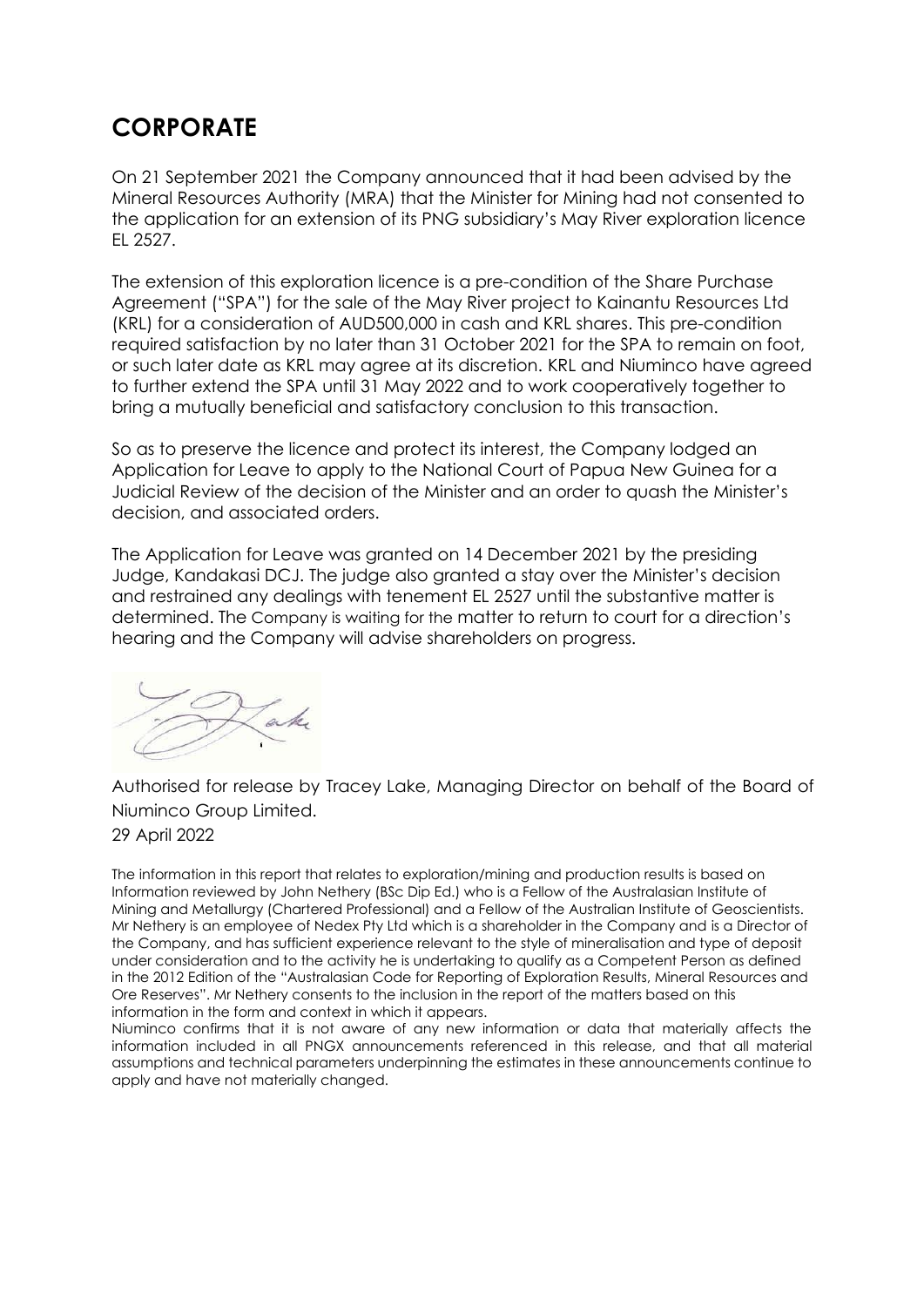## SCHEDULE OF TENEMENTS

| <b>Permit Type</b>                    | Permit<br><b>Number</b>                                     | Location         | <b>Held Via</b>                                                | <b>Beneficial</b><br>$\%$ | Agreement<br><b>Type</b> |
|---------------------------------------|-------------------------------------------------------------|------------------|----------------------------------------------------------------|---------------------------|--------------------------|
| <b>PAPUA NEW GUINEA ASSETS</b>        |                                                             |                  |                                                                |                           |                          |
| Exploration<br>Licence                | EL 2527 -<br>expired<br>April 2020                          | May River        | Niuminco<br>(ND) Limited                                       | 100                       |                          |
| Exploration<br>Licence                | EL 2527<br>Renewal<br>refused -<br>appeal<br>pending.       | <b>May River</b> | Niuminco<br>(ND) Limited                                       | 100                       |                          |
| Mining lease                          | ML 511-<br>expired.<br>Renewal<br>applicatio<br>n<br>lodged | Edie<br>Creek    | Niuminco<br><b>Edie Creek</b><br>Limited<br>Niuminco EC<br>Ltd | 83<br>17                  |                          |
| Mining lease                          | <b>ML 380</b><br>Expired 21<br>October-<br>not<br>renewed   | Edie<br>Creek    | Niuminco<br><b>Edie Creek</b><br>Limited<br>Niuminco EC<br>Ltd | 83<br>17                  |                          |
| <b>AUSTRALIAN ASSETS</b>              |                                                             |                  |                                                                |                           |                          |
| Mining lease<br>- transfer<br>pending | ML 20513                                                    | Chillagoe        | Niuminco<br>Group Ltd                                          | 90                        |                          |
| Mining lease<br>- transfer<br>pending | ML 20515                                                    | Chillagoe        | Niuminco<br>Group Ltd                                          | 90                        |                          |
| Mining lease<br>- transfer<br>pending | ML 20516                                                    | Chillagoe        | Niuminco<br>Group Ltd                                          | 90                        |                          |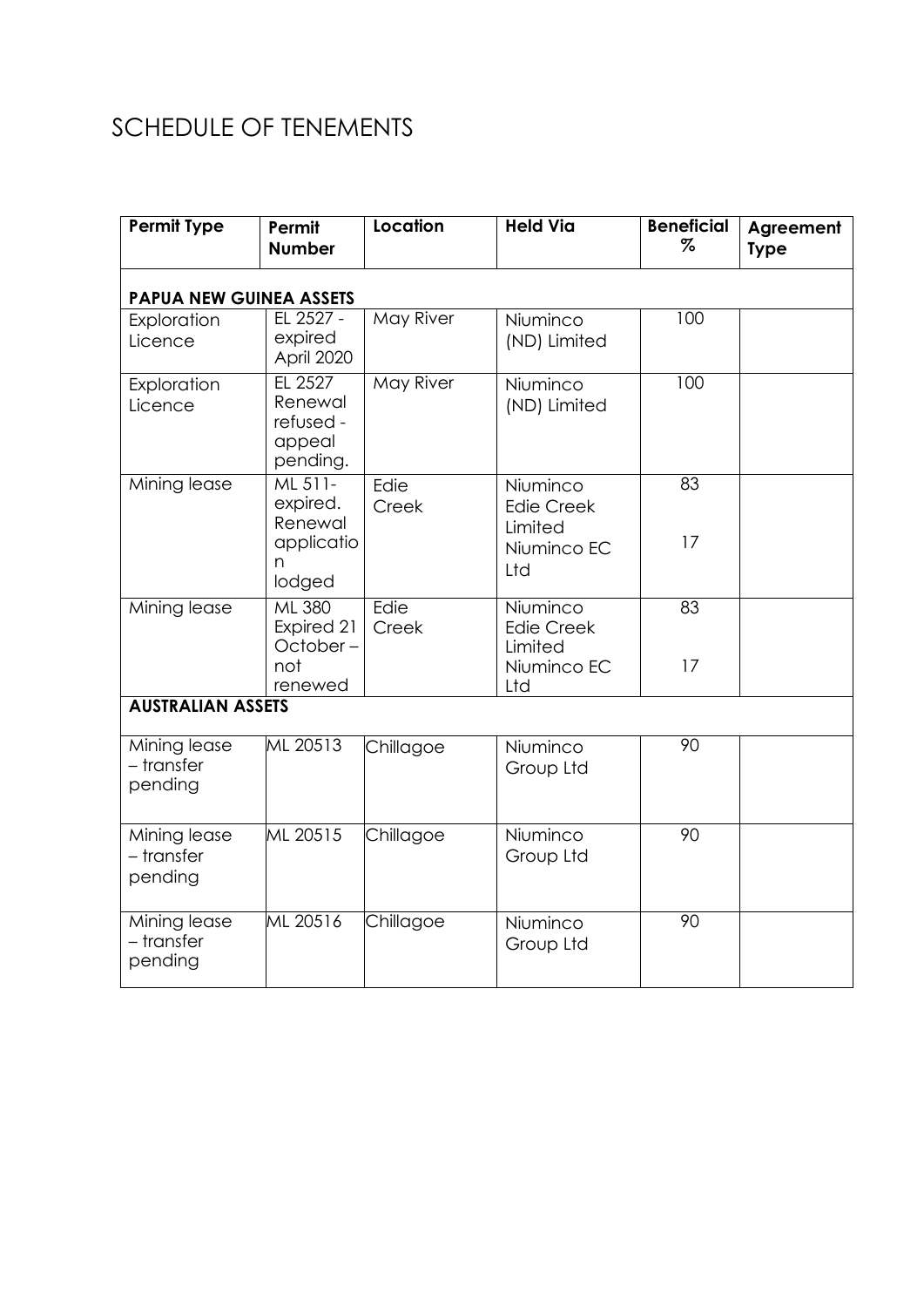## JORC Code, 2012 Edition – Table 1 report to accompany the March 2022 Quarterly Activities Report on exploration/mining and production results.

#### **Section 1 Sampling Techniques and Data**

| <b>Criteria</b>               | <b>JORC Code explanation</b>                                                                                                                                                                                                                                                                                                                                                                                                                                                                                                                                                                                                                                                                                                                                                                                                                                                                                                                                                                                                                                                                                         | <b>Commentary</b>                                                                                                                                                                                                                                                                                                                                                                                                                                                                                                                                                                                                                                                                                                                                                                                                                                                                                                                                                                            |
|-------------------------------|----------------------------------------------------------------------------------------------------------------------------------------------------------------------------------------------------------------------------------------------------------------------------------------------------------------------------------------------------------------------------------------------------------------------------------------------------------------------------------------------------------------------------------------------------------------------------------------------------------------------------------------------------------------------------------------------------------------------------------------------------------------------------------------------------------------------------------------------------------------------------------------------------------------------------------------------------------------------------------------------------------------------------------------------------------------------------------------------------------------------|----------------------------------------------------------------------------------------------------------------------------------------------------------------------------------------------------------------------------------------------------------------------------------------------------------------------------------------------------------------------------------------------------------------------------------------------------------------------------------------------------------------------------------------------------------------------------------------------------------------------------------------------------------------------------------------------------------------------------------------------------------------------------------------------------------------------------------------------------------------------------------------------------------------------------------------------------------------------------------------------|
| Sampling<br>techniques        | Nature and quality of sampling (eg cut channels,<br>$\bullet$<br>random chips, or specific specialised industry standard<br>measurement tools appropriate to the minerals under<br>investigation, such as down hole gamma sondes, or<br>handheld XRF instruments, etc). These examples should<br>not be taken as limiting the broad meaning of sampling.<br>Include reference to measures taken to ensure sample<br>representivity and the appropriate calibration of any<br>measurement tools or systems used.<br>Aspects of the determination of mineralisation that<br>are Material to the Public Report.<br>In cases where 'industry standard' work has been done<br>this would be relatively simple (eg 'reverse circulation<br>drilling was used to obtain 1 m samples from which 3 kg<br>was pulverised to produce a 30 g charge for fire assay').<br>In other cases more explanation may be required, such<br>as where there is coarse gold that has inherent sampling<br>problems. Unusual commodities or mineralisation types<br>(eg submarine nodules) may warrant disclosure of<br>detailed information. | This is reporting a mining exercise. Only qualitative sampling by panning of small<br>amounts of mined vein material and low grade/waste material adjoining the vein was<br>done to establish the presence of free gold before mining, separation of waste and<br>transporting of both vein material and/or waste to the production plant for separate<br>processing.<br>• The vein was exposed by removing overburden and adjoining waste material with the<br>use of an excavator and/or a bulldozer.<br>The vein material was predominantly mined by hand or occasionally by using the small,<br>6-tonne excavator, loaded into tubs, or the bucket of the loader, then transported to the<br>gold room for processing through the barrels or the bedan bowl.<br>The low grade/ waste material adjoining the vein was stockpiled, panned and if showing<br>some visible gold, trucked to the ROM pad for loading into the ball mill feed hopper, and<br>processing through the ball mill. |
| <b>Drilling</b><br>techniques | Drill type (eg core, reverse circulation, open-hole hammer,<br>$\bullet$<br>rotary air blast, auger, Bangka, sonic, etc) and details (eg<br>core diameter, triple or standard tube, depth of diamond<br>tails, face-sampling bit or other type, whether core is<br>oriented and if so, by what method, etc).                                                                                                                                                                                                                                                                                                                                                                                                                                                                                                                                                                                                                                                                                                                                                                                                         | No drilling was done.                                                                                                                                                                                                                                                                                                                                                                                                                                                                                                                                                                                                                                                                                                                                                                                                                                                                                                                                                                        |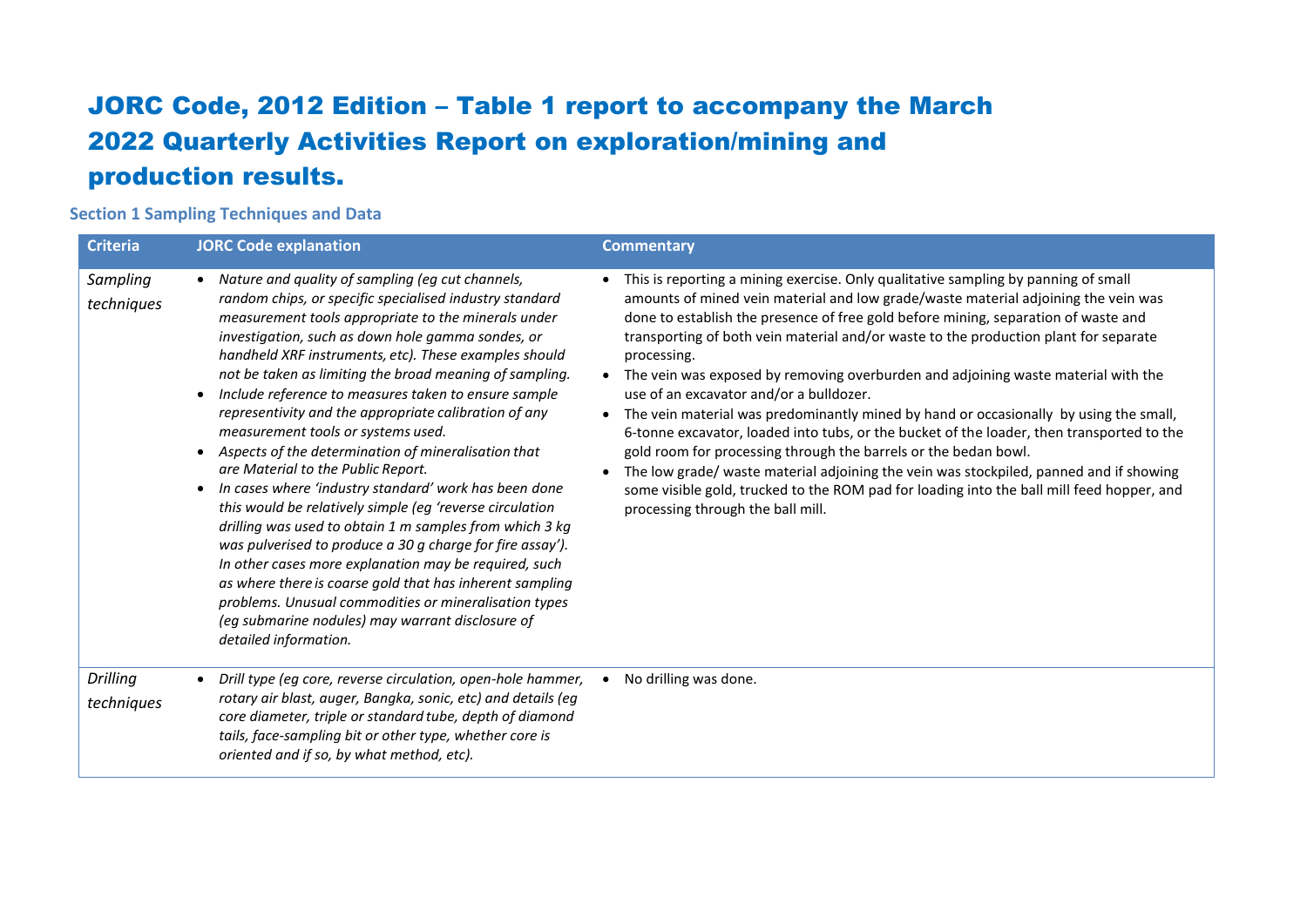| <b>Criteria</b>                                             | <b>JORC Code explanation</b>                                                                                                                                                                                                                                                                                                                                                                                                                                                                                                                                                                                                                                                     | <b>Commentary</b>                                                                                                                                                                                                                                                                                                                                                                                                                                                                                                                                                                                                                                                                                                                                                                                                                                                                                                                                                                                                                                                                                                                                                                            |
|-------------------------------------------------------------|----------------------------------------------------------------------------------------------------------------------------------------------------------------------------------------------------------------------------------------------------------------------------------------------------------------------------------------------------------------------------------------------------------------------------------------------------------------------------------------------------------------------------------------------------------------------------------------------------------------------------------------------------------------------------------|----------------------------------------------------------------------------------------------------------------------------------------------------------------------------------------------------------------------------------------------------------------------------------------------------------------------------------------------------------------------------------------------------------------------------------------------------------------------------------------------------------------------------------------------------------------------------------------------------------------------------------------------------------------------------------------------------------------------------------------------------------------------------------------------------------------------------------------------------------------------------------------------------------------------------------------------------------------------------------------------------------------------------------------------------------------------------------------------------------------------------------------------------------------------------------------------|
| Drill sample<br>recovery                                    | • Method of recording and assessing core and chip<br>sample recoveries and results assessed.<br>Measures taken to maximise sample recovery and<br>ensure representative nature of the samples.<br>Whether a relationship exists between sample<br>$\bullet$<br>recovery and grade and whether sample bias may<br>have occurred due to preferential loss/gain of<br>fine/coarse material.                                                                                                                                                                                                                                                                                         | • No core sample recovery, as no drilling was done.                                                                                                                                                                                                                                                                                                                                                                                                                                                                                                                                                                                                                                                                                                                                                                                                                                                                                                                                                                                                                                                                                                                                          |
| Logging                                                     | Whether core and chip samples have been geologically<br>and geotechnically logged to a level of detail to support<br>appropriate Mineral Resource estimation, mining studies<br>and metallurgical studies.<br>• Whether logging is qualitative or quantitative in nature.<br>Core (or costean, channel, etc) photography.<br>• The total length and percentage of the relevant<br>intersections logged.                                                                                                                                                                                                                                                                          | No core samples logged, as no drilling was done.<br>$\bullet$<br>The weight of material processed through each of the ball mill and the barrels (or rod mills) is<br>$\bullet$<br>calculated by recording the number of hopper loads processed through the ball mill and the<br>number of barrels processed each day.                                                                                                                                                                                                                                                                                                                                                                                                                                                                                                                                                                                                                                                                                                                                                                                                                                                                        |
| Sub-<br>sampling<br>techniques<br>and sample<br>preparation | • If core, whether cut or sawn and whether quarter,<br>half or all core taken.<br>• If non-core, whether riffled, tube sampled, rotary<br>split, etc and whether sampled wet or dry.<br>• For all sample types, the nature, quality and<br>appropriateness of the sample preparation<br>technique.<br>Quality control procedures adopted for all sub-<br>sampling stages to maximise representivity of<br>samples.<br>Measures taken to ensure that the sampling is<br>$\bullet$<br>representative of the in situ material collected,<br>including for instance results for field<br>duplicate/second-half sampling.<br>• Whether sample sizes are appropriate to the grain size | No drill core, as no drilling was done.<br>The vein material and low grade/waste material were separated during the mining<br>operation as described above and delivered separately to the gold room/processing plant.<br>The vein material was taken to the gold room for processing through the barrels, where<br>$\bullet$<br>the quantity and weight of material processed and wet amalgam produced is recorded<br>after each barrel or bowl is processed, then tallied on a daily basis<br>The low grade/waste material was delivered to the ball mill ROM pad, loaded into the feed<br>hopper and then processed through the ball mill and Inline Spinner concentrators before<br>then being amalgamated in the bedan bowl. The quantity and weight of material<br>processed and wet amalgam produced from the ball mill is recorded daily, along with the<br>number of hours that the mill ran.<br>The recording of each barrel or bowl processed, the daily ball mill volumes and weight and<br>wet amalgam produced is supervised, overseen and checked by the Company's<br>Metallurgist and Processing Manager and/or the Assistant Processing Manager and/or the<br>Mine Manager. |
| Quality of<br>assay data<br>and                             | • The nature, quality and appropriateness of the assaying<br>and laboratory procedures used and whether the<br>technique is considered partial or total.<br>For geophysical tools, spectrometers, handheld XRF                                                                                                                                                                                                                                                                                                                                                                                                                                                                   | Gold and silver are recovered using mercury amalgamation.<br>Mercury is added directly into to the barrels (small rod mills) with the vein material and<br>water. The vein material is then milled/processed for 1 to 2 hours, washed out of the barrels<br>by hosing and then the residual amalgamated material has the mercury squeezed out of it.<br>The wet amalgam is then weighed and stored in a safe before being retorted. The retorted<br>material/dore is weighed, stored and then delivered to the Company's gold buyer                                                                                                                                                                                                                                                                                                                                                                                                                                                                                                                                                                                                                                                          |

• .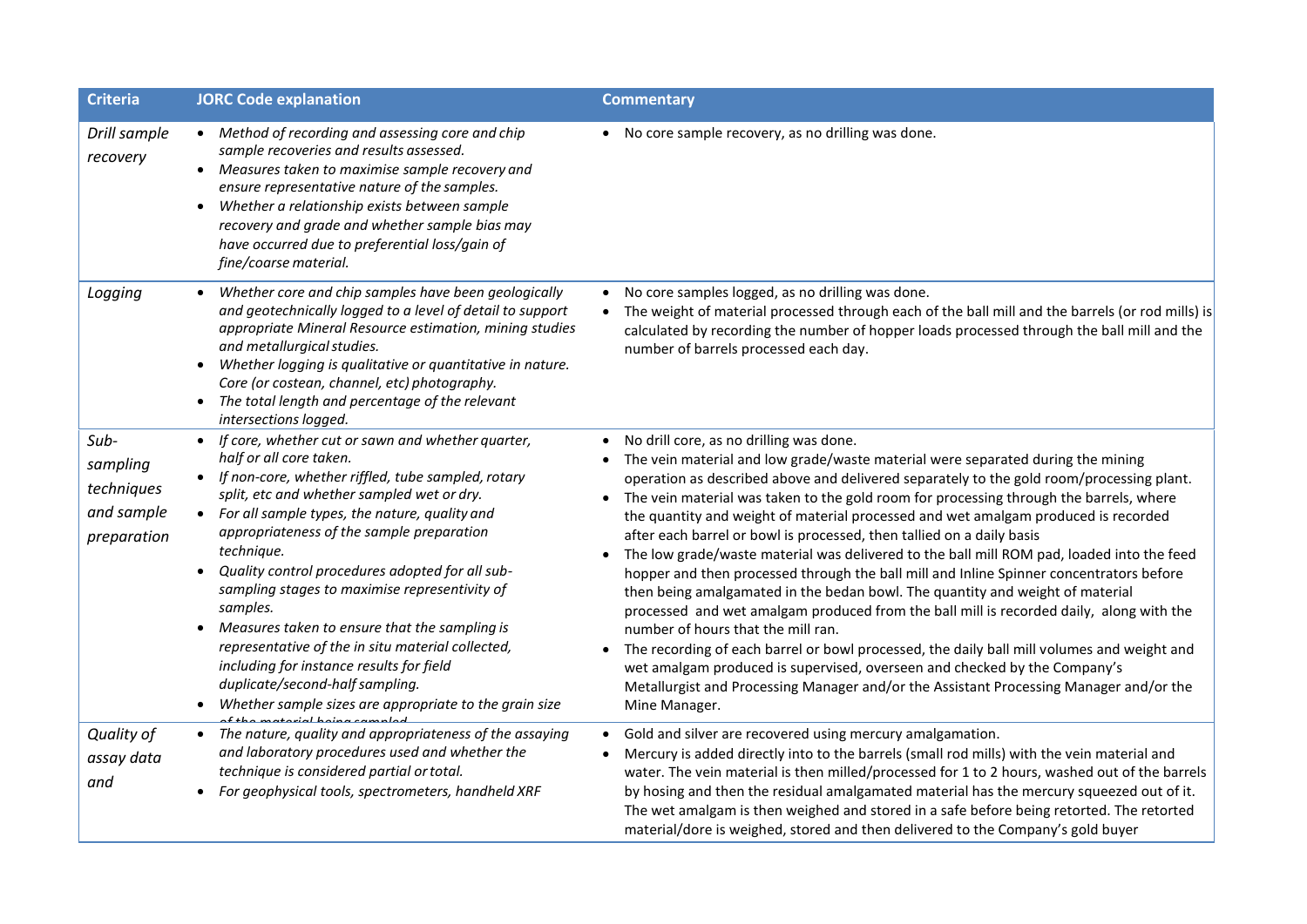| <b>Criteria</b>                                                            | <b>JORC Code explanation</b>                                                                                                                                                                                                                                                                                                                                                                                 | <b>Commentary</b>                                                                                                                                                                                                                                                                                                                                                                                                                                                                                                                                                                                                        |
|----------------------------------------------------------------------------|--------------------------------------------------------------------------------------------------------------------------------------------------------------------------------------------------------------------------------------------------------------------------------------------------------------------------------------------------------------------------------------------------------------|--------------------------------------------------------------------------------------------------------------------------------------------------------------------------------------------------------------------------------------------------------------------------------------------------------------------------------------------------------------------------------------------------------------------------------------------------------------------------------------------------------------------------------------------------------------------------------------------------------------------------|
| laboratory<br>tests                                                        | instruments, etc, the parameters used in determining the<br>analysis including instrument make and model, reading<br>times, calibrations factors applied and their derivation, etc.<br>Nature of quality control procedures adopted (eg<br>standards, blanks, duplicates, external laboratory checks)<br>and whether acceptable levels of accuracy (ie lack of bias)<br>and precision have been established. | The quantity of mercury used in each barrel is also recorded. The material that has<br>$\bullet$<br>been washed from the barrels is captured/stored in a concrete drain and sump<br>and then reprocessed through using the same processing operation. This is known<br>as 'regrinding" and the wet amalgam produced is again recorded, weighed and<br>stored, before retorting and delivery.<br>Concentrate from the ball mill and spinners is placed in the bedan bowl, mercury<br>$\bullet$<br>and water are added and after grinding the residual amalgamated material treated<br>the same way as the barrel material |
| Verification<br>of sampling<br>and<br>assaying                             | • The verification of significant intersections by either<br>independent or alternative company personnel.<br>• The use of twinned holes.<br>Documentation of primary data, data entry procedures,<br>data verification, data storage (physical and electronic)<br>protocols.<br>Discuss any adjustment to assay data.<br>$\bullet$                                                                          | The wet amalgam produced is recorded separately for each barrel processed and<br>reprocessed (reground), and for each bedan bowl of ball mill concentrate or other vein<br>material processed, and these are tallied and recorded on a daily basis.<br>The total amount of wet and retorted amalgam is then recorded when a delivery and sale is<br>$\bullet$<br>to be made and the gold buyer smelts the retorted dore, and reports the quantity of gold<br>and silver produced form that delivery batch<br>• This data is from the buyer's laboratory which can be audited if required                                 |
| Location of<br>data points                                                 | • Accuracy and quality of surveys used to locate drill holes<br>(collar and down-hole surveys), trenches, mine workings<br>and other locations used in Mineral Resource estimation.<br>Specification of the grid system used.<br>Quality and adequacy of topographic control.                                                                                                                                | Mine extraction site is recorded by DGPS<br>$\bullet$                                                                                                                                                                                                                                                                                                                                                                                                                                                                                                                                                                    |
| Data spacing<br>and<br>distribution                                        | Data spacing for reporting of Exploration Results.<br>$\bullet$<br>Whether the data spacing and distribution is sufficient<br>to establish the degree of geological and grade<br>continuity appropriate for the Mineral Resource and Ore<br>Reserve estimation procedure(s) and classifications<br>applied.<br>• Whether sample compositing has been applied.                                                | As these are mining production results,, the distribution of, and area from which the vein<br>$\bullet$<br>material is recovered is not accurately recorded, but as the material and amalgam produced<br>is recorded from separate batches, and on individual days, grade variations can be calculated<br>, but are reported as an "average" over certain periods.                                                                                                                                                                                                                                                       |
| <b>Orientation</b><br>of data in<br>relation to<br>geological<br>structure | Whether the orientation of sampling achieves unbiased<br>sampling of possible structures and the extent to which<br>this is known, considering the deposit type.<br>If the relationship between the drilling orientation and the<br>orientation of key mineralised structures is considered to<br>have introduced a sampling bias, this should be assessed<br>and reported if material.                      | These are the results of on-going mining operations, no drilling programs are currently<br>underway in this area.                                                                                                                                                                                                                                                                                                                                                                                                                                                                                                        |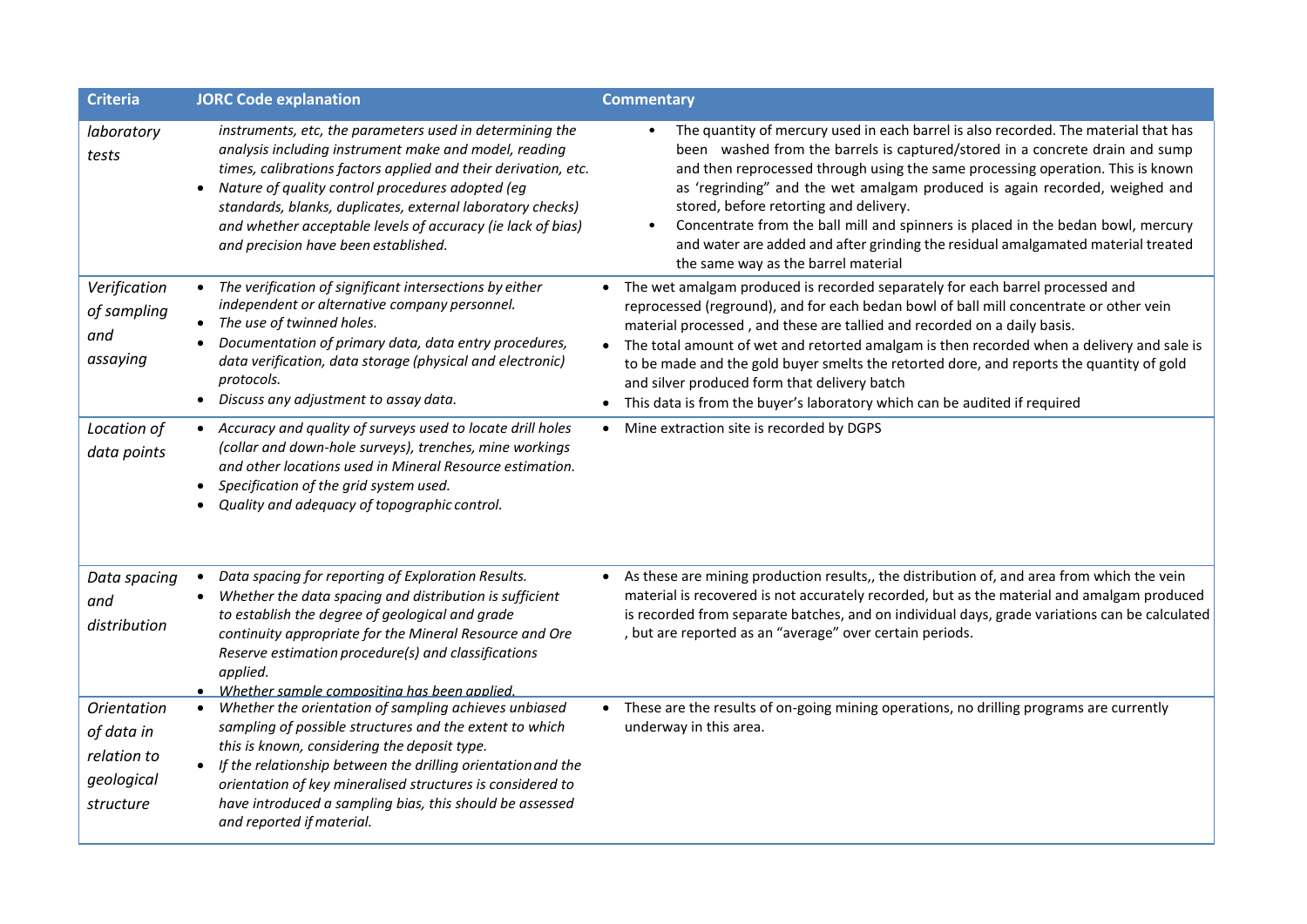| <b>Criteria</b>      | <b>JORC Code explanation</b>                                             | <b>Commentary</b>                                                                                                        |
|----------------------|--------------------------------------------------------------------------|--------------------------------------------------------------------------------------------------------------------------|
|                      |                                                                          |                                                                                                                          |
| Sample<br>security   | The measures taken to ensure sample security.                            | Chain of custody is managed by Niuminco. Material is supervised from mining through<br>production to sale of production. |
| Audits or<br>reviews | The results of any audits or reviews of sampling<br>techniques and data. | No audits or reviews have been carried out at this stage, but are always available to<br>be undertaken.                  |

### Section 2 Reporting of Exploration/Mining Production Results

| <b>Criteria</b>                                     | <b>JORC Code explanation</b>                                                                                                                                                                                                                                                                                                                                                                                                               | <b>Commentary</b>                                                                                                                                                                                                                                                                                                                                                                                                                                                                                                                                                                                                         |
|-----------------------------------------------------|--------------------------------------------------------------------------------------------------------------------------------------------------------------------------------------------------------------------------------------------------------------------------------------------------------------------------------------------------------------------------------------------------------------------------------------------|---------------------------------------------------------------------------------------------------------------------------------------------------------------------------------------------------------------------------------------------------------------------------------------------------------------------------------------------------------------------------------------------------------------------------------------------------------------------------------------------------------------------------------------------------------------------------------------------------------------------------|
| Mineral<br>tenement<br>and land<br>tenure<br>status | Type, reference name/number, location and ownership<br>including agreements or material issues with third parties<br>such as joint ventures, partnerships, overriding royalties,<br>native title interests, historical sites, wilderness or national<br>park and environmental settings.<br>The security of the tenure held at the time of reporting<br>along with any known impediments to obtaining a licence<br>to operate in the area. | • The results reported relate to mining carried out within Mining Lease Number 462. This is<br>one of the contiguous Mining Leases held by Niuminco collectively known as the Edie Creek<br>Leases. They are ML, 144, 380, 384 - 392, 402 - 410, 444 - 446 & 462. The Leases are issued<br>under the Authority of the PNG Mining Act (1992).<br>Niuminco holds an 100% interest in the ML's.<br>• A royalty on production of Kina10/oz up to 20,000oz and Kina5/oz is payable to Barrick<br>in ML 144.(2.5 Kina are approximately equal to 1\$Aus).<br>The tenements are in good standing and no known impediments exist. |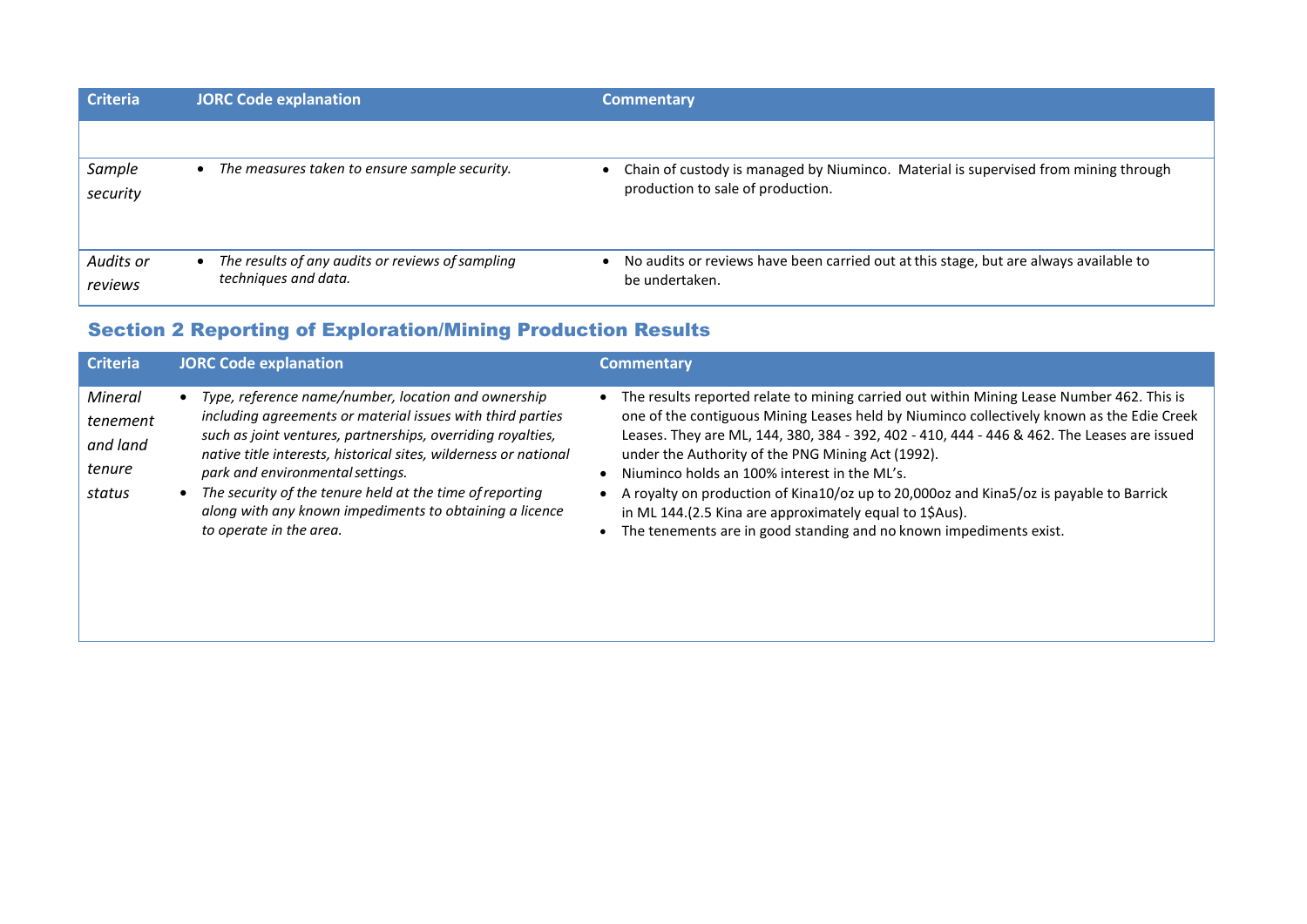| <b>Criteria</b>                            | <b>JORC Code explanation</b>                                                                                                                            | <b>Commentary</b>                                                                                                                                                                                                                                                                                                                                                                                                                                                                                                                                                                                                                                                                                                                                                                                                                                                                                                                                                                                                                                                                                                                                                                                                                                                                                                                                                                                                                                                                                                                                                                                                                                                                                                                      |
|--------------------------------------------|---------------------------------------------------------------------------------------------------------------------------------------------------------|----------------------------------------------------------------------------------------------------------------------------------------------------------------------------------------------------------------------------------------------------------------------------------------------------------------------------------------------------------------------------------------------------------------------------------------------------------------------------------------------------------------------------------------------------------------------------------------------------------------------------------------------------------------------------------------------------------------------------------------------------------------------------------------------------------------------------------------------------------------------------------------------------------------------------------------------------------------------------------------------------------------------------------------------------------------------------------------------------------------------------------------------------------------------------------------------------------------------------------------------------------------------------------------------------------------------------------------------------------------------------------------------------------------------------------------------------------------------------------------------------------------------------------------------------------------------------------------------------------------------------------------------------------------------------------------------------------------------------------------|
| Exploration<br>done by<br>other<br>parties | • Acknowledgment and appraisal of exploration by other<br>parties.                                                                                      | • Gold lodes were originally discovered in the area by individual prospectors in the mid<br>1920's. Mining has been conducted at Edie lode for almost 90 years and approximately<br>75,000 oz has been produced.<br>Renison Goldfields Consolidated drilled 2 diamond holes in 1988 and conducted surface<br>$\bullet$<br>geochemical sampling. The sampling protocols employed are similar to those currently<br>used by Niuminco, are of standard industry practice employing geochemical analysis of<br>sawn half core, and are deemed appropriate for epithermal gold mineralisation. ANALABS<br>laboratories were used for Au analyses. Method GG334; 30g sample, aqua regia digest,<br>carbon rod.<br>Niuminco are unable to verify the integrity of the sampling and assay protocols of a 12<br>$\bullet$<br>hole program carried out by Edie Creek Mining in JV with Wayburn Resources in 1997.<br>Until the results can be verified, the results will be deemed as a geochemical indicator<br>guide to mineralisation.<br>Sampling of core from the Niuminco 2010-2011 drill program followed identical sampling<br>$\bullet$<br>protocols as those currently used. Samples were dispatched to ALS Townsville for analysis.<br>Assay method for Au assays was screen fire assay on all of the oversize fraction and two<br>samples each of 30g of the undersize fraction. Other elements by ICP.<br>Mincor carried out drilling, geochemistry and geophysics on the ML's during a JV with<br>$\bullet$<br>Niuminco from 2011 - 2013. The drilling and geochemical program followed identical<br>sampling protocols to those of Niuminco in its 2010-2011 and current campaign. Intertek<br>Lae completed the analytical work. |
| Geology                                    | Deposit type, geological setting and style of<br>mineralisation.                                                                                        | Mineralisation at Edie Creek is classified as low sulphidation epithermal gold-silver-quartz-<br>carbonate mineralisation in an island arc setting.                                                                                                                                                                                                                                                                                                                                                                                                                                                                                                                                                                                                                                                                                                                                                                                                                                                                                                                                                                                                                                                                                                                                                                                                                                                                                                                                                                                                                                                                                                                                                                                    |
| Drill hole<br><b>Information</b>           | A summary of all information material to the<br>understanding of the exploration results including a<br>tabulation of the following information for all | No drilling was done<br>$\bullet$                                                                                                                                                                                                                                                                                                                                                                                                                                                                                                                                                                                                                                                                                                                                                                                                                                                                                                                                                                                                                                                                                                                                                                                                                                                                                                                                                                                                                                                                                                                                                                                                                                                                                                      |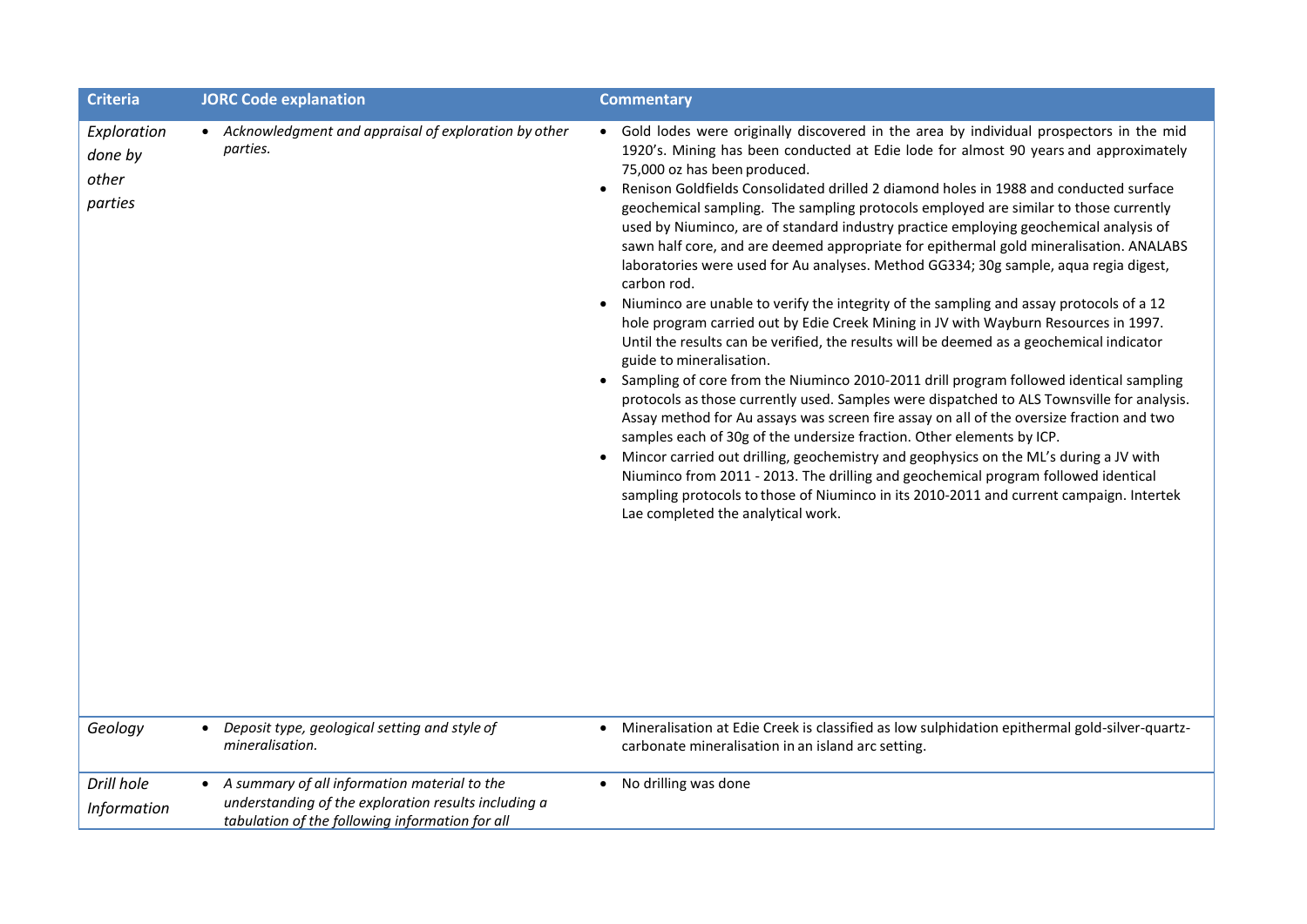| <b>Criteria</b>                                                                 | <b>JORC Code explanation</b>                                                                                                                                                                                                                                                                                                                                                                                                                                                                                                                                                                                                                                                                                                                                                                                                                                                                                                                                                                                                                                                                                                                                                              | <b>Commentary</b>                                                                                                                                                                                                                                                                                                                                                                                                                                                                                                                                                                                                                                                                                                                                                                                  |
|---------------------------------------------------------------------------------|-------------------------------------------------------------------------------------------------------------------------------------------------------------------------------------------------------------------------------------------------------------------------------------------------------------------------------------------------------------------------------------------------------------------------------------------------------------------------------------------------------------------------------------------------------------------------------------------------------------------------------------------------------------------------------------------------------------------------------------------------------------------------------------------------------------------------------------------------------------------------------------------------------------------------------------------------------------------------------------------------------------------------------------------------------------------------------------------------------------------------------------------------------------------------------------------|----------------------------------------------------------------------------------------------------------------------------------------------------------------------------------------------------------------------------------------------------------------------------------------------------------------------------------------------------------------------------------------------------------------------------------------------------------------------------------------------------------------------------------------------------------------------------------------------------------------------------------------------------------------------------------------------------------------------------------------------------------------------------------------------------|
| Data<br>aggregation<br>methods                                                  | drill holes:<br>o easting and northing of the drill hole collar<br>elevation or RL (Reduced Level - elevation above<br>sea level in metres) of the drill hole collar<br>dip and azimuth of the hole<br>$\circ$<br>down hole length and interception depth<br>$\circ$<br>hole length.<br>$\circ$<br>If the exclusion of this information is justified on the<br>$\bullet$<br>basis that the information is not Material and this<br>exclusion does not detract from the understanding<br>of the report, the Competent Person should clearly<br>explain why this is the case<br>In reporting Exploration Results, weighting<br>averaging techniques, maximum and/or minimum<br>grade truncations (eg cutting of high grades) and<br>cut-off grades are usually Material and should be<br>stated.<br>Where aggregate intercepts incorporate short<br>lengths of high grade results and longer lengths of<br>low grade results, the procedure used for such<br>aggregation should be stated and some typical<br>examples of such aggregations should be shown in<br>detail.<br>The assumptions used for any reporting of<br>$\bullet$<br>metal equivalent values should be clearly<br>stated. | No reporting of metal equivalents is used.<br>The gold and silver figures recorded are the actual gold and silver produced and sold<br>on any given day and are provided by the Company's gold buyer following their<br>smelting and assaying of the delivered dore.<br>The average grade of the gold reported for, or over, a certain period/number of days<br>$\bullet$<br>is calculated by dividing the quantity of gold produced and sold for that period by the<br>respective weights of the vein material and waste material processed in that same<br>period. The proportional split between the gold produced from the vein material and<br>the low grade/waste material is calculated by using the same direct proportion of<br>wet amalgam produced from each material over that period. |
| Relationship<br>between<br>mineralisation<br>widths and<br>intercept<br>lengths | • These relationships are particularly important in<br>the reporting of Exploration Results.<br>If the geometry of the mineralisation with respect to<br>the drill hole angle is known, its nature should be<br>reported.<br>If it is not known and only the down hole lengths<br>are reported, there should be a clear statement to<br>this effect (eg 'down hole length, true width not<br>known').                                                                                                                                                                                                                                                                                                                                                                                                                                                                                                                                                                                                                                                                                                                                                                                     | • The geometry of the mineralized material is incompletely known and determination of<br>that is partly the reason for the shallow mining extraction.                                                                                                                                                                                                                                                                                                                                                                                                                                                                                                                                                                                                                                              |